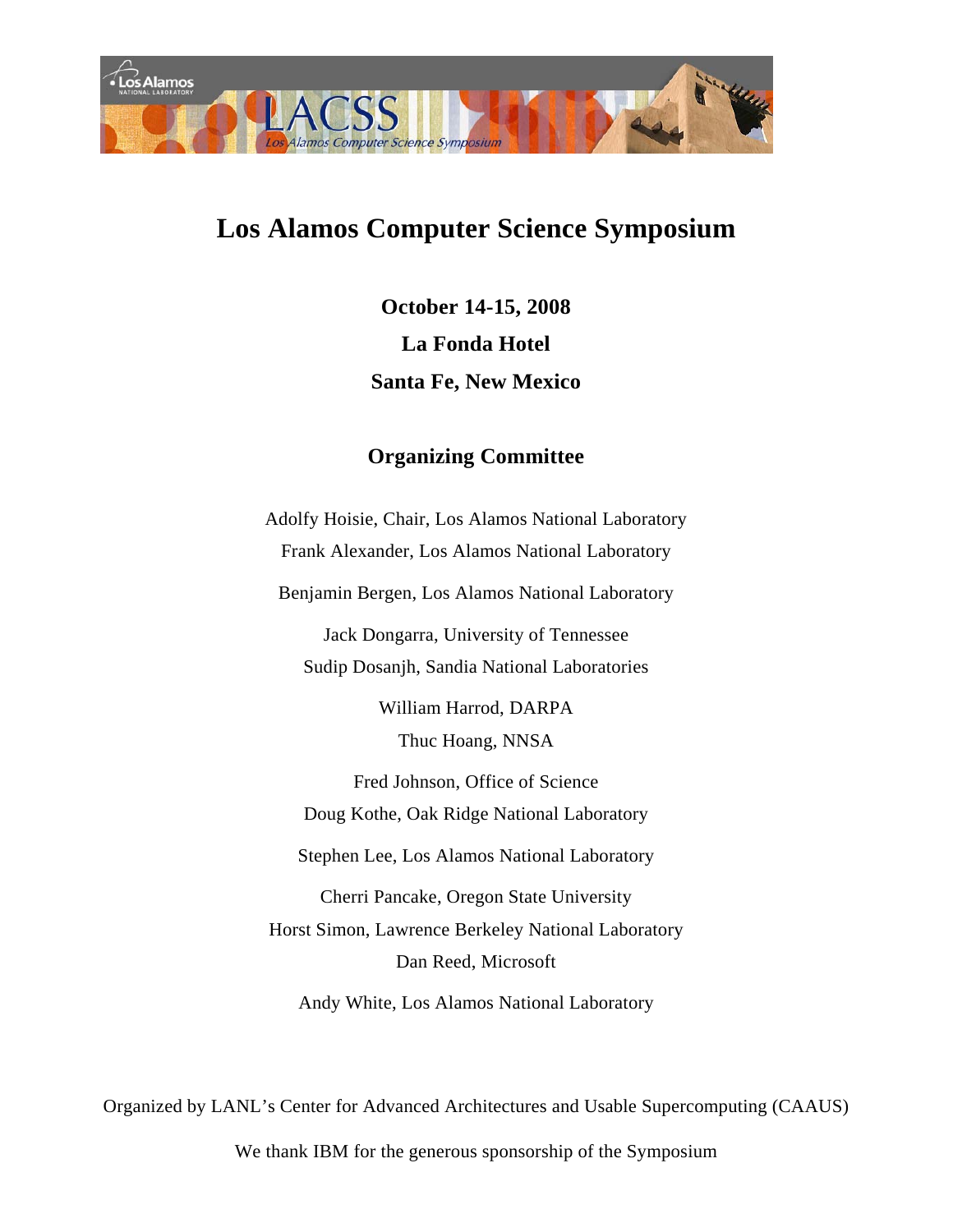

## **Tuesday, October 14, 2008 – Plenary Session**

| 7:30 AM       | <b>Continental Breakfast</b>                                                                                                |
|---------------|-----------------------------------------------------------------------------------------------------------------------------|
| 8:00 AM       | Opening Remarks: Alan Bishop (LANL)                                                                                         |
| 8:20 AM       | Keynote Speaker: Dan Reed (Microsoft), "The Future of Large-Scale Computing"                                                |
| 9:10 AM       | Robert Harrison (ORNL)                                                                                                      |
| 9:50 AM       | Brian Albright (LANL), "Application Design Considerations for Roadrunner and<br>Beyond"                                     |
| 10:30 AM      | <b>Coffee Break</b>                                                                                                         |
| 11:00 AM      | David Bader (George Institute of Technology), "Accelerators, Cell Broadband<br>Engine, Graphics Processors, and FPGAs"      |
| 11:40 PM      | Lunch                                                                                                                       |
| 1:00 PM       | Peter Hofstee (IBM), "The Case for Heterogeneous Multicore Processors"                                                      |
| 1:40 PM       | Josep Torrellas (University of Illinois), "Intrinsic Heterogenity in Multicores Due<br>to Process Variation and Core Aging" |
| 2:20 PM       | Ken Koch (LANL), Roadrunner: What Makes it Tick?"                                                                           |
| 3:00 PM       | <b>Coffee Break</b>                                                                                                         |
| 3:30 PM       | Steve Wallach (Convey), "Computer Architecture: Past, Present, Future"                                                      |
| 4:10 PM       | Kevin Gildea (IBM), "Petascale Challenges and Solutions"                                                                    |
| 4:50 PM       | Keith Shields (Cray, Inc.), "High Productivity and the Cray Cascade System"                                                 |
| $6:00 - 8:00$ | <b>Symposium Reception</b>                                                                                                  |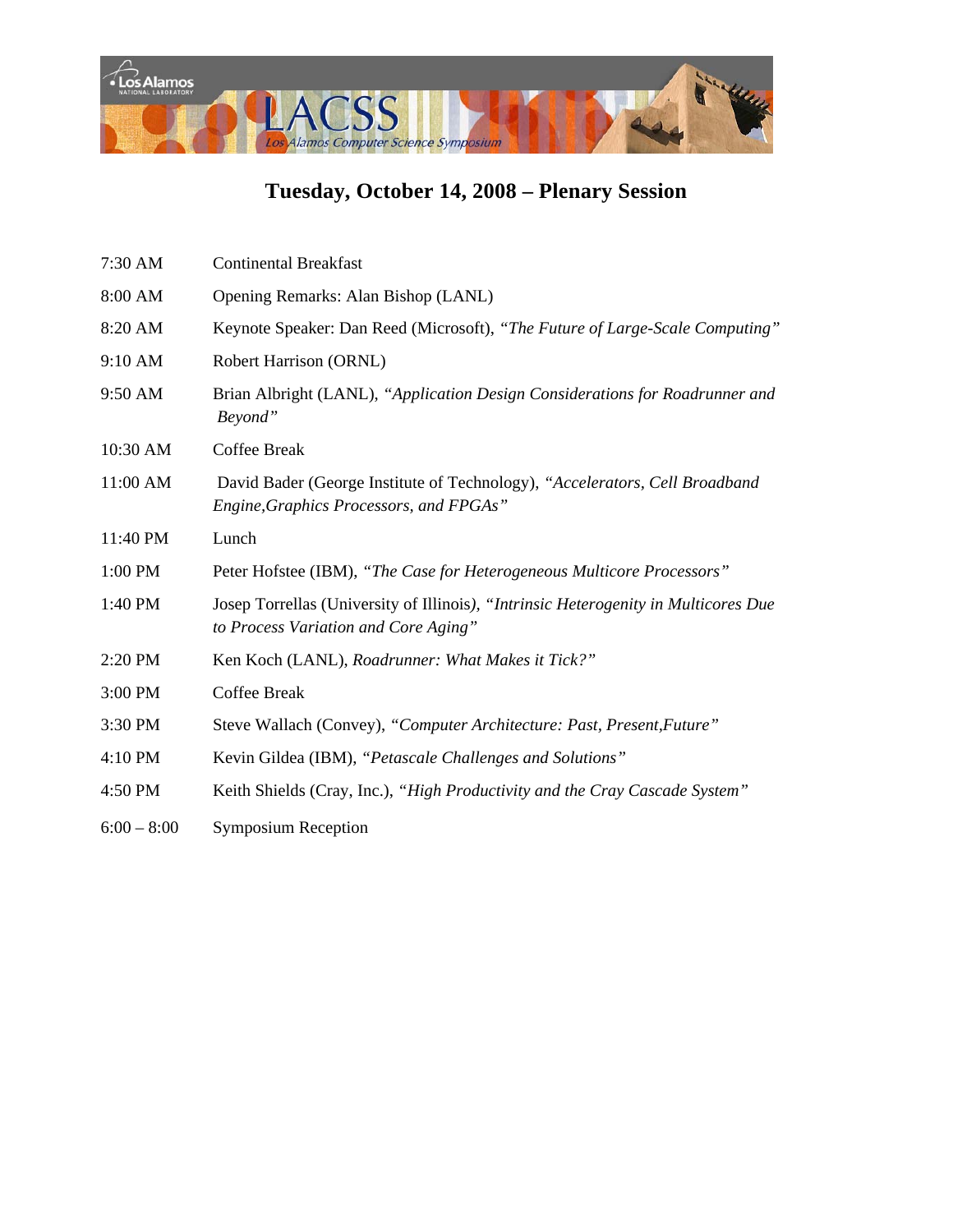

#### **Programming Models for Modern Architectures**

#### **Organizers: Ben Bergen and Pat McCormick (LANL)**

| $7:30 - 8:30$   | <b>Continental Breakfast</b>                                                                                                                                                     |
|-----------------|----------------------------------------------------------------------------------------------------------------------------------------------------------------------------------|
| $8:30 - 9:00$   | Mattan Erez (University of Texas at Austin), "Parallelism isn't Enough: An<br>Architect's Perspective on Building and Programming Terascale Processors and<br>Petascale Systems" |
| $9:00 - 9:30$   | Gustavo Espinosa (Intel Corp.), "Larrabee: A Many-Core x86 Architecture for<br><b>High Performance Computing"</b>                                                                |
| $9:30 - 10:00$  | Richard Barrett (ORNL), "HPCS Languages : Potential for Scientific Computing"                                                                                                    |
| $10:00 - 10:30$ | <b>Coffee Break</b>                                                                                                                                                              |
| $10:30 - 11:00$ | Joel Morrissette (Intel Corp.), "A Vertical-Integrated Approach to Hardware<br>Acceleration"                                                                                     |
| $11:00 - 11:30$ | Chris Baker (SNL), "An Abstract Node API for Heterogeneous and Multi-core<br>Computing"                                                                                          |
| $11:30 - 12:00$ | Peter Messmer (Tech-X), "GPULib: GPU acceleration of scientific applications<br>in high-level languages"                                                                         |
| $12:00 - 1:30$  | Lunch                                                                                                                                                                            |
| $1:30 - 2:00$   | John Clark (Stanford University), "Sequoia on Roadrunner"                                                                                                                        |
| $2:00 - 2:30$   | Greg Bronevetsky (LLNL), "Static Communication-Sensitive Dataflow for<br><b>MessagePassing Applications"</b>                                                                     |
| $2:30 - 3:00$   | Chen Ding (University of Rochester), "Suggestion-based Program<br>Parallelization"                                                                                               |
| $3:00 - 3:30$   | <b>Coffee Break</b>                                                                                                                                                              |
| $3:30 - 4:00$   | Paul Woodward (University of Minnesota), "Simulating Compressible Turbulent<br>Mixing with Multifluid PPM on the Los Alamos Roadrunner Machine"                                  |
| $4:00 - 4:30$   | David Bader (Georgia Tech), "Accelerating Scientific Computing with the Cell<br><b>Broadband Engine Processo"</b>                                                                |
| $4:30 - 5:00$   | Douglas Doerfler (SNL), "Adapting Codes for a Heterogenous Multi-core Red<br>Storm"                                                                                              |
| $5:00 - 5:30$   | Discussion and Closing                                                                                                                                                           |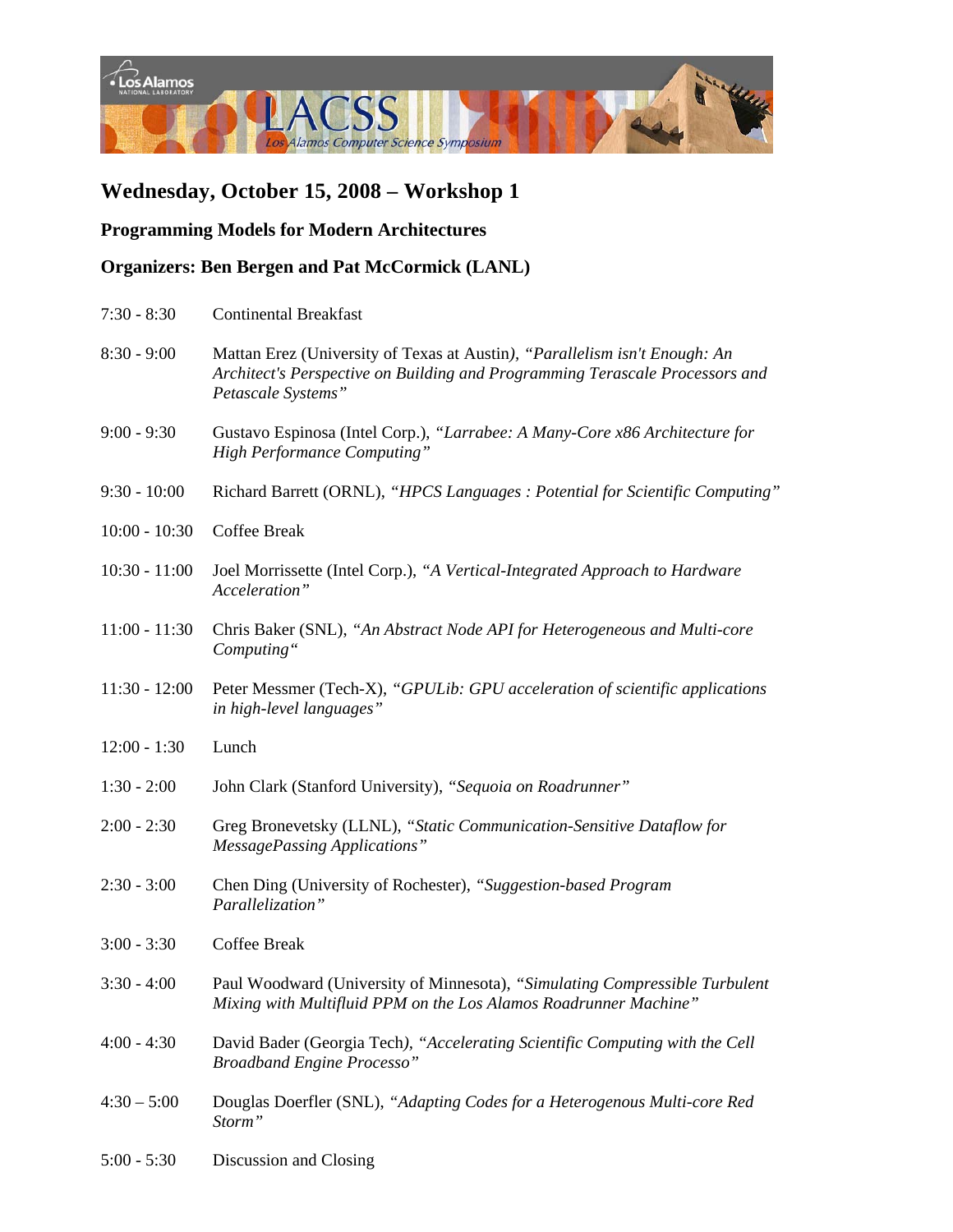

#### **Performance Analysis of Extreme-Scale Systems and Applications**

**Organizers: Adolfy Hoisie (LANL) and Jeff Hollingsworth (Maryland)** 

| $7:30 - 8:30$   | <b>Continental Breakfast</b>                                                                                                           |
|-----------------|----------------------------------------------------------------------------------------------------------------------------------------|
| $8:30 - 9:00$   | Harvey Wasserman (NERSC) "Recent Workload Characterization Activities at<br>NERSC"                                                     |
| $9:00 - 9:30$   | Pat Worley (ORNL) "Performance Optimization at Scale - Recent Experiences"                                                             |
| $9:30 - 10:00$  | Celso Mendes (UIUC), "Tools Performance modeling and optimization of<br><b>Parallel Applications on Future Supercomputers"</b>         |
| $10:00 - 10:30$ | <b>Coffee Break</b>                                                                                                                    |
| $10:30 - 11:00$ | Karen Karavanic (PSU) "Environment Aware Performance Diagnosis"                                                                        |
| $11:00 - 11:30$ | Al Malony (Oregon) "Targeting TAU for Extreme Scale"                                                                                   |
| $11:30 - 12:00$ | Guojing Cong (IBM) "Automated Performance Analysis and Tuning Through<br>the IBM High Productivity Computing System Toolkit (HPCST)"   |
| $12:00 - 1:30$  | Lunch                                                                                                                                  |
| $1:30 - 2:00$   | Greg Bronevetky (LLNL) "Accurate Prediction of Soft Error Vulnerability of<br>Scientific Applications"                                 |
| $2:00 - 2:30$   | Vladimir Getov (Westminster), "Integrated Framework for Development and<br><b>Execution of Component-based Applications</b> "          |
| $2:30 - 3:00$   | Jeff Carver (Alabama), "Software Development Environments for Scientific and<br><b>Engineering Software: A Series of Case Studies"</b> |
| $3:00 - 3:30$   | <b>Coffee Break</b>                                                                                                                    |
| $3:30 - 4:00$   | Alan Snavely (SDSC), "Performance Modeling on the Path from Petascale to<br>Exascale"                                                  |
| $4:00 - 4:30$   | Jeanine Cook (NMSU), "Monte Carlo Processor Modeling of Contemporary<br>Architectures"                                                 |
| $4:30 - 5:00$   | Kevin J. Barker (LANL), "Application Performance Modeling: Predictive<br>Accuracy in the Presence of Simplifying Abstractions"         |
| $5:00 - 5:30$   | Discussions and Closing                                                                                                                |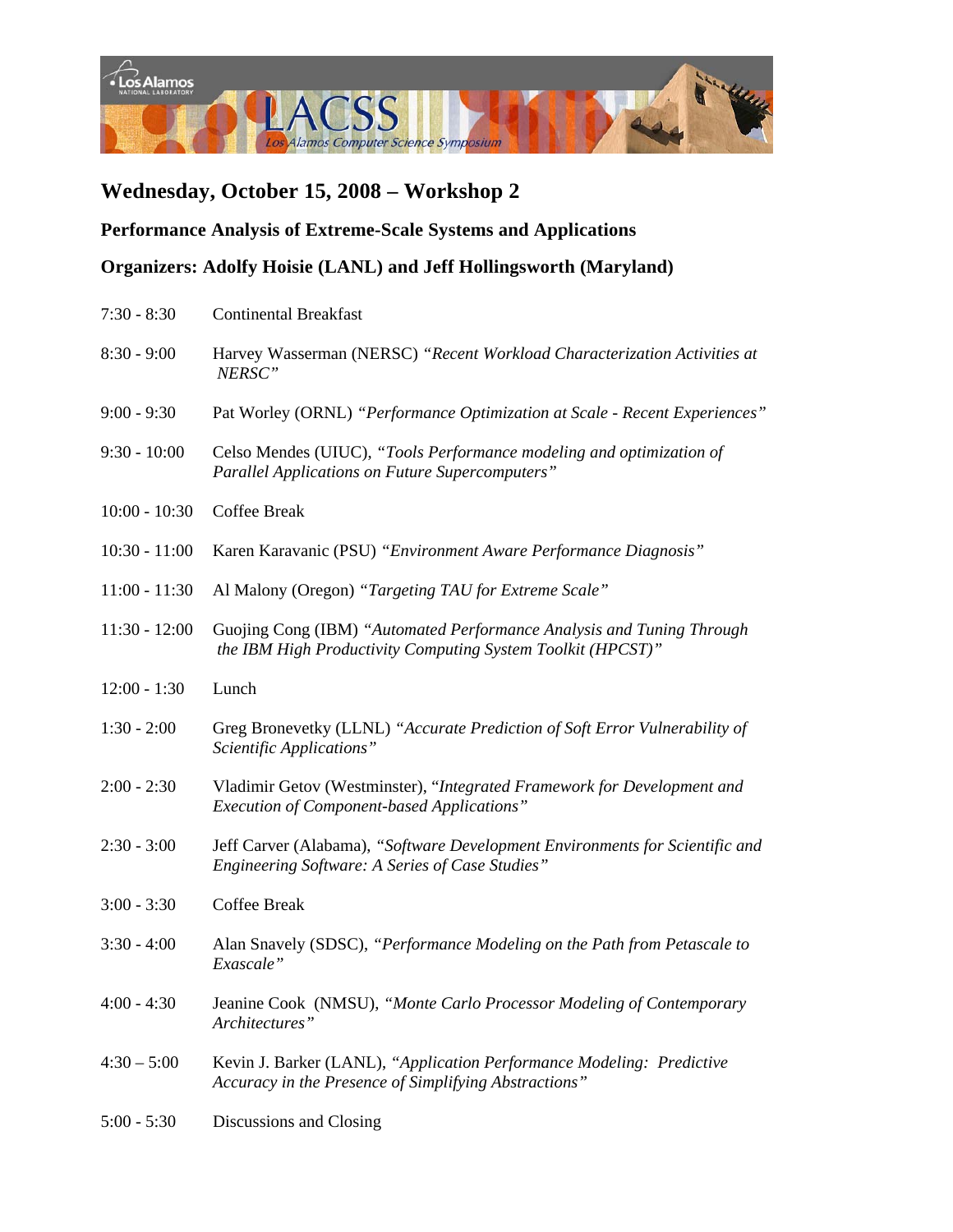

#### **Next-Generation Particle-Based Simulations**

### **Organizers: Salman Habib (LANL)**

| $7:30 - 8:30$   | <b>Continental Breakfast</b>                                                                                                     |
|-----------------|----------------------------------------------------------------------------------------------------------------------------------|
| $8:30 - 9:00$   | Salman Habib (LANL), "Introductions/Initial Business"                                                                            |
| $9:00 - 9:30$   | Sriram Swaminarayan (LANL), "Porting Yesterday's Molecular Dynamics<br>Codes to Tomorrow's Machines: A Case Study Using SPaSM"   |
| $9:30 - 10:00$  | Paul Mullowney (Tech X Corp.) "Towards Kinetic Modeling of Ion Transport in<br>an ECRIS Plasma"                                  |
| $10:00 - 10:30$ | Coffee Break                                                                                                                     |
| $10:30 - 11:00$ | Brian Albright (LANL), "Next-Generation Particle-In-Cell Modeling of<br>Plasma"                                                  |
| $11:00 - 11:30$ | Salman Habib (LANL), "Petascale Cosmology Simulation: The Roadrunner<br>Universe Project"                                        |
| $11:30 - 12:00$ | Art Voter/Danny Perez (LANL), "Replica Methods"                                                                                  |
| $12:00 - 1:30$  | Lunch                                                                                                                            |
| $1:30 - 2:00$   | Mark Moraes (D.E. Shaw Research Anton), "A Special Purpose Molecular<br>Dynamic Machine Capable of Millisecond-Scale Simulation" |
| $2:00 - 3:00$   | Directed open discussion on future challenges and possible collaborations/<br>coordination                                       |
| $3:00 - 3:30$   | <b>Coffee Break</b>                                                                                                              |
| $3:30 - 5:00$   | <b>Individual Discussions</b>                                                                                                    |
| $5:00 - 5:30$   | Discussions and Closing                                                                                                          |